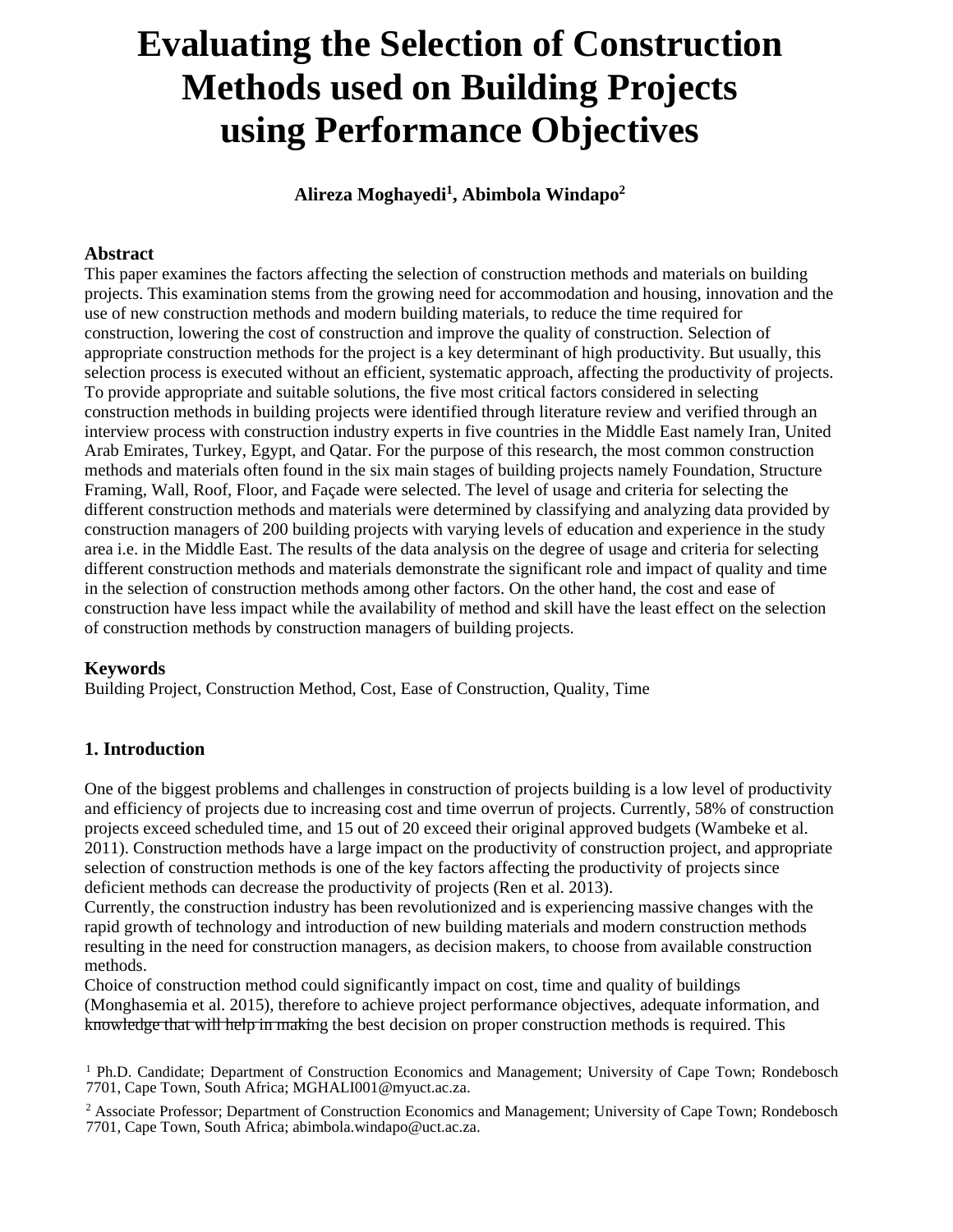research examines the factors affecting the selection of construction methods and materials on building projects. The focus of the study is in the construction of buildings because these are the most common types of construction projects with a wide variety of construction methods.

## **2. Overview of Construction Methods**

The construction method is a technical procedure to transform construction resources (materials, workforce, and equipment) into constructed products (Ferrada and Serpell 2010). Construction planning and management techniques could not get their value if construction methodologies are not selected appropriately and are not the most optimal (Kandil et al. 2010). According to Haidar (2015), the construction methods adopted affects the work activities and the work sequence.

Each construction method has different specifications and aspects. With adequate knowledge and comprehensive data of each process, the most suitable construction method, complementing the objectives and condition of the project, can be selected. Information such as cost, time, quality, ease of construction, availability of method and skill helps construction managers in the selection and use of appropriate construction methods on construction projects (Unaipurwala and Russell 2002). The shorter time, lower cost and higher quality are the primary project objectives considered in the selection of construction methods (Monghasemi et al. 2015). According to Ferrada and Serpell (2014), it is important to evaluate other parameters such as the availability of materials in the market, the supply of skilled workforce, ease of transportation and ease of implementation that causes changes and impact on the project objectives. Selecting suitable construction methods depends on the realization of each method based on the main project objectives and other sub-influential factors which impact on the project objectives. Therefore, in this study, impact and effect of each primary and sub-influential factor on the choice of various construction methods and materials would be based on six common components in all buildings, regardless of the size and type of buildings examined. The six common building components comprise of the Foundation Structure framing; Roofing; Wall; Flooring and Façade.

#### 3. Research Objectives

The primary purpose of this study is to evaluate and classify the various construction methods which are currently used to construct buildings. After that, compare these methods of construction and materials and establish the role and importance of project objectives/sub-influential factor in the selection of construction methods on building projects. Selecting appropriate construction methods based on Performance Objectives is a contemporary topic in construction management science that is progressing and expanding gradually. This technique involves evaluating, classifying and suggesting the most suitable construction method to the project conditions.

### 4. Research Method

The study made use of a sequential mixed-method research approach. The study employs the following procedure in comprehending the selection of construction methods currently adopted in the Middle East and in determining the relationship between the phenomenon under evaluation:

The first step of this research involves identifying common construction methods and materials which are currently employed on projects in the Middle East. For this, all information of methods that were identified in step one were gathered and classified based on data obtained from construction industry experts. The influence and significance of each affecting factor in selecting methods in building the project were determined through the data collected using 200 questionnaires completed by construction managers of 200 building projects in five countries namely Iran, United Arab Emirates, Turkey, Egypt and Qatar, with different levels of education and work experience as classified in Table 1 and Table 2.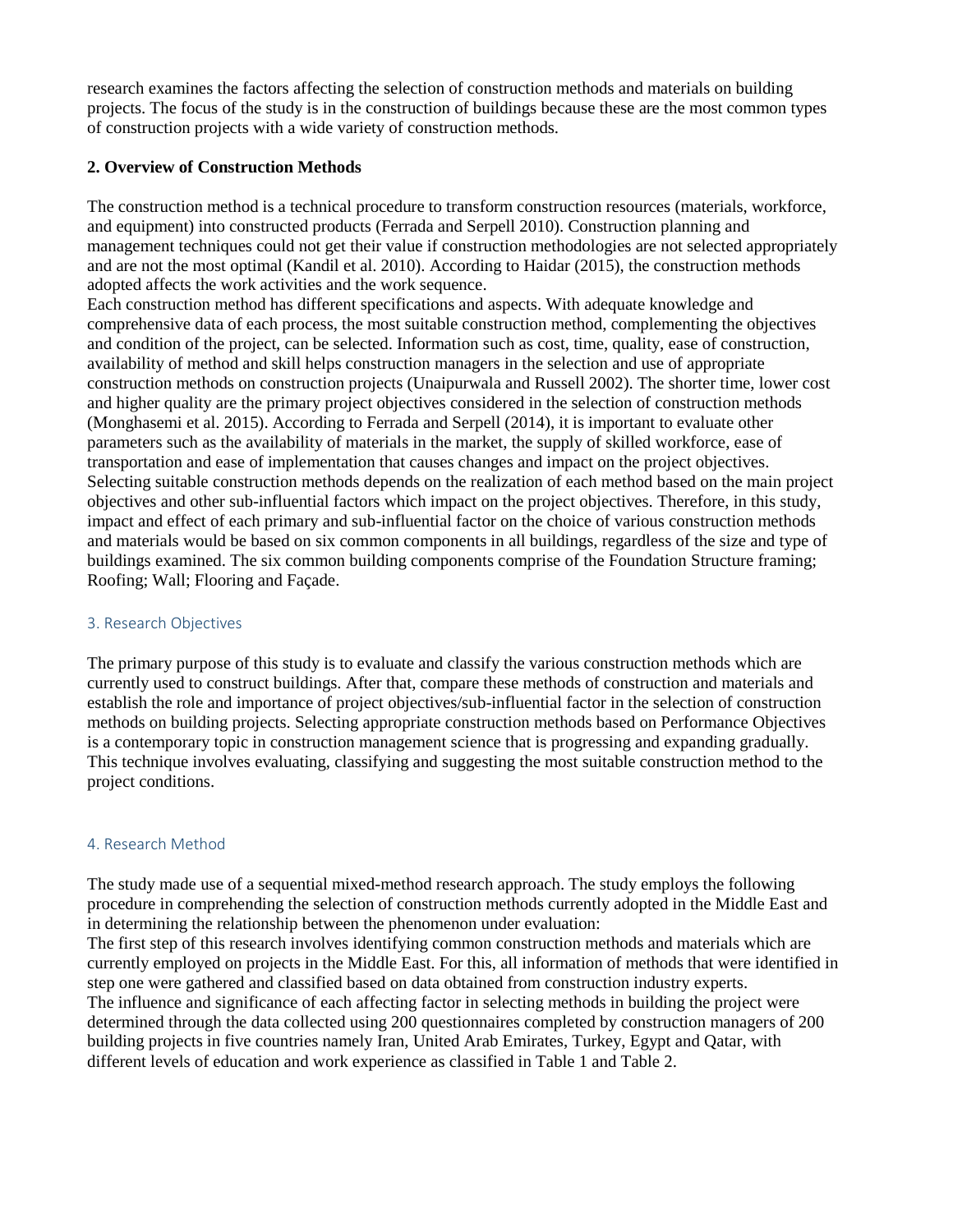## Table1: Respondents work experience

| <b>Work Experience</b> | Percentage |
|------------------------|------------|
| $2 - 5$                | 19%        |
| $5 - 10$               | 35%        |
| $10-15$                | 26%        |
| $15 - 20$              | 11%        |
| >20                    |            |

## Table 2: Respondents education level

| <b>Education Level</b>   | Percentage |
|--------------------------|------------|
| <b>Vocational Degree</b> | 23%        |
| <b>Bachelor Degree</b>   | 58%        |
| Postgraduate Degree      | 19%        |

Tables 1 and 2 indicate that more than 80% of the respondents have more than five years of work experience in the construction industry, and more than 75% of respondents hold a university degree. The levels of education and work experience the respondent has in the construction sector are of relevance to the study because of the higher the education level and work experience of the respondent the better the credibility and reliability of the information provided via questionnaires which focus on their knowledge of construction management and materials.

## **5. The Validity and Reliability of Data**

The reliability and internal consistency of the influencing factors were tested. For this, the Cronbach's alpha coefficient of each influencing factor and internal consistency ratio of overall influencing factors were calculated. Dependency among the five most influential factors is equal to 0.838, which indicates the high dependency between the five elements. Also, Cronbach's alpha coefficients of each factor were greater than 0.7 which indicates the sufficient reliability of each factor as illustrated in Table 3.

## Table 3: Cronbach's alpha coefficient of each affecting factors

| Factor                           | Cronbach's alpha |
|----------------------------------|------------------|
| Cost                             | 0.829            |
| Time                             | 0.783            |
| Quality                          | 0.762            |
| Ease of Construction             | 0.768            |
| Availability of method and skill | 0.868            |

### **6. Data Presentation and Analysis**

This research evaluates five factors, which affect the selection of construction methods on building projects. The data used in the evaluation was obtained from 200 construction managers working on building projects in the study area. The types of construction methods used distributed by projects and distribution of criteria for selection of each method is shown in Table 4.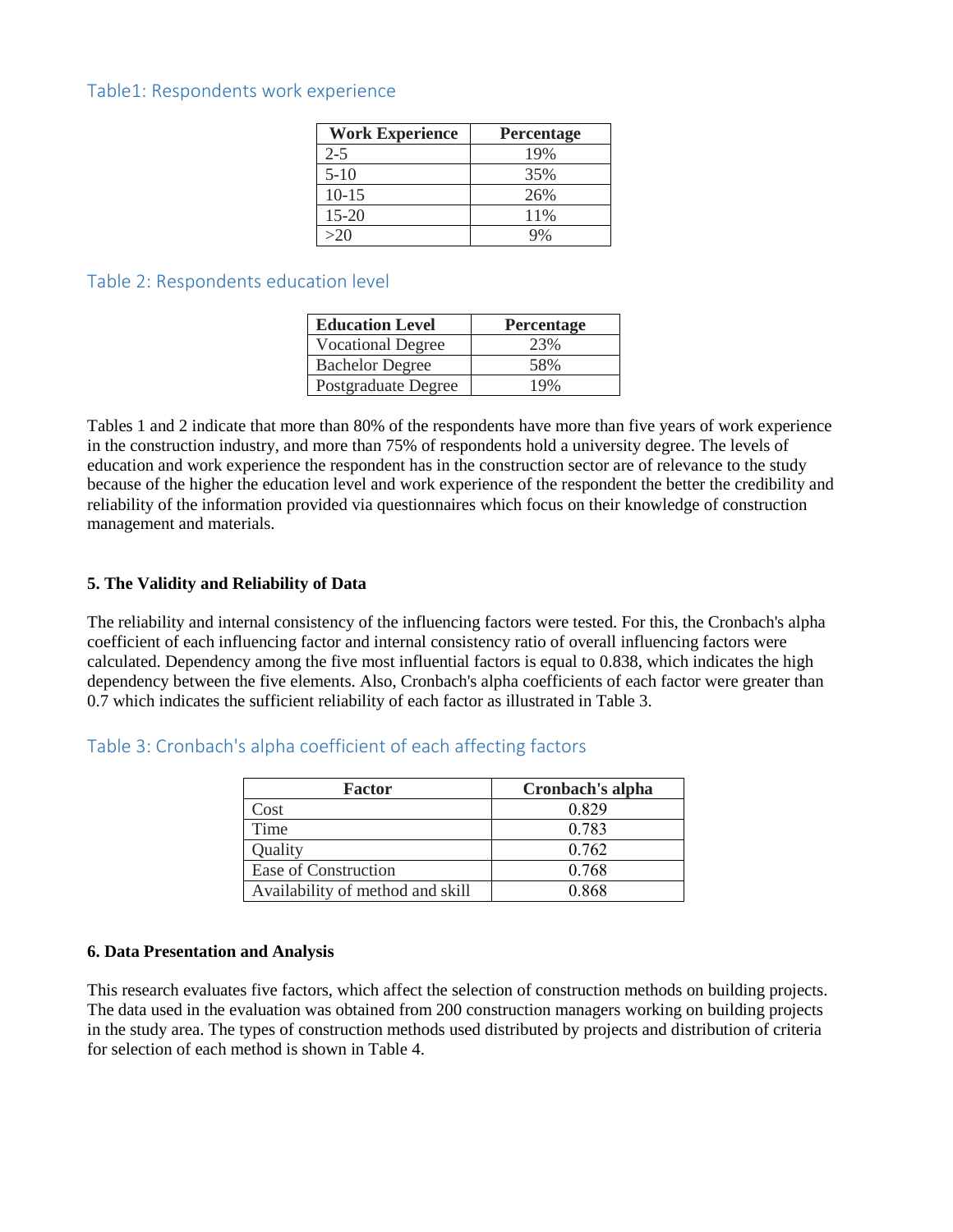## Table 4: Distribution of construction methods and criteria for selection in research population projects

| <b>Method</b>                     | No. of<br>Project | Cost            | <b>Time</b>      | Quality         | <b>Ease of</b><br><b>Construction</b> | <b>Availability of</b><br><b>Method and Skill</b> |  |
|-----------------------------------|-------------------|-----------------|------------------|-----------------|---------------------------------------|---------------------------------------------------|--|
| <b>Foundation</b>                 |                   |                 |                  |                 |                                       |                                                   |  |
| <b>Brick Formwork</b>             | 54                | 50              | 40               | 5               | 45                                    | 25                                                |  |
| Wood formwork                     | 22                | 5               | 5                | 5               | 20                                    | 15                                                |  |
| Cement Hollow Block (CHB)         | 18                | 15              | 18               | 10              | $\overline{5}$                        | $\overline{5}$                                    |  |
| formwork                          |                   |                 |                  |                 |                                       |                                                   |  |
| Steel formwork                    | 106               | 85              | 100              | 80              | 50                                    | 20                                                |  |
| <b>Structure</b>                  |                   |                 |                  |                 |                                       |                                                   |  |
| Welded steel frame structure      | 45                | 30              | 45               | 35              | 30                                    | 20                                                |  |
| Bolted steel frame structure      | 56                | 45              | 55               | 40              | 50                                    | 15                                                |  |
| Concrete frame structure          | 88                | 85              | 65               | 80              | 25                                    | $\overline{30}$                                   |  |
| Light Steel Frame structure (LSF) | 12                | $\overline{5}$  | 10               | 6               | 11                                    | $\overline{0}$                                    |  |
| <b>Roofing</b>                    |                   |                 |                  |                 |                                       |                                                   |  |
| <b>Steel Decking</b>              | 76                | 65              | 75               | 70              | 30                                    | $\overline{25}$                                   |  |
| Reinforced concrete slab (one/two | 33                | $\overline{0}$  | $\overline{0}$   | 10              | 5                                     | 30                                                |  |
| way)                              |                   |                 |                  |                 |                                       |                                                   |  |
| Hollow Core                       | 26                | 15              | 25               | 20              | 10                                    | 5                                                 |  |
| Polystyrene inter-joist           | 29                | 20              | 25               | 10              | 10                                    | 5                                                 |  |
| Double Tee                        | 22                | 20              | 15               | 15              | 20                                    | $\overline{5}$                                    |  |
| Cobiax                            | 14                | $\overline{0}$  | 10               | 10              | $\overline{5}$                        | $\overline{0}$                                    |  |
| <b>Wall</b>                       |                   |                 |                  |                 |                                       |                                                   |  |
| Clay hollow blocks                | 30                | 30              | 5                | 10              | 25                                    | 10                                                |  |
| Cement hollow blocks              | 6                 | $\theta$        | $\overline{0}$   | $\overline{0}$  | 5                                     | 5                                                 |  |
| Autoclaved<br>Aerated<br>Concrete | 58                | 45              | 50               | 55              | 35                                    | 20                                                |  |
| (AAC) block                       |                   |                 |                  |                 |                                       |                                                   |  |
| Leca block                        | 90                | 75              | 65               | 85              | 50                                    | 35                                                |  |
| Silica block                      | 16                | 10              | $\overline{8}$   | 15              | 9                                     | $\overline{0}$                                    |  |
| Façade                            |                   |                 |                  |                 |                                       |                                                   |  |
| <b>Brick façade</b>               | 21                | 15              | $\boldsymbol{0}$ | 10              | 20                                    | 15                                                |  |
| Stone façade                      | 56                | 20              | 5                | 55              | 5                                     | 30                                                |  |
| Glass façade                      | 18                | $\mathfrak s$   | 15               | 15              | 5                                     | 5                                                 |  |
| Steel façade                      | 24                | 5               | 20               | 20              | 10                                    | $\overline{0}$                                    |  |
| Composite façade                  | 81                | 80              | 75               | 60              | 40                                    | 10                                                |  |
| <b>Flooring</b>                   |                   |                 |                  |                 |                                       |                                                   |  |
| Stone flooring                    | 42                | 10              | 15               | 40              | 15                                    | 25                                                |  |
| Ceramic flooring                  | 64                | 30              | 50               | 60              | 30                                    | 25                                                |  |
| Parquet flooring                  | 16                | $\overline{0}$  | $\overline{5}$   | 15              | 15                                    | $\overline{0}$                                    |  |
| Laminate flooring                 | 78                | $\overline{75}$ | $\overline{75}$  | $\overline{60}$ | $\overline{65}$                       | $\overline{20}$                                   |  |

## **6.1 Prioritizing of the Influencing Factors Determining the Selection of Construction Methods**

The importance and priority of each affecting factor in the different stages of the building projects based on the questionnaire survey results presented in Table 4 are measured and shown in Table 5.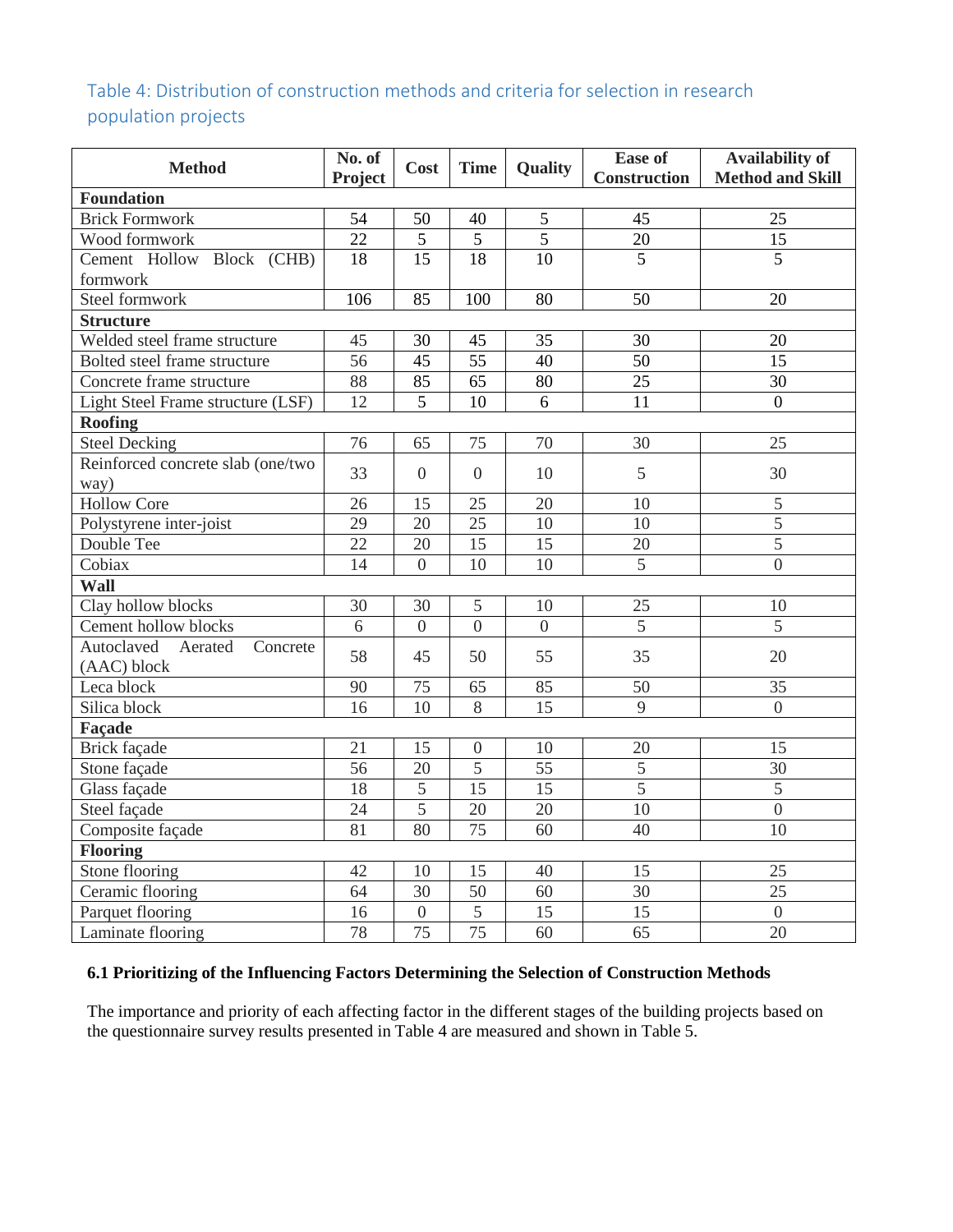Table 5: Affluence and priority of the affecting factors in the selection of construction methods in each stage of the building projects

| <b>Factor</b>                                     | <b>Foundation</b> |          | <b>Structure</b> |              | Roofing   |                | Wall      |                | <b>Flooring</b> |                   | Façade    |                |
|---------------------------------------------------|-------------------|----------|------------------|--------------|-----------|----------------|-----------|----------------|-----------------|-------------------|-----------|----------------|
|                                                   | Ξ<br>luence       | Priority | Affluence        | ₩<br>riority | Affluence | Priority       | Affluence | ℸ<br>riority   | Affluence       | 宝<br>Ξ.<br>iority | Affluence | ℸ<br>riority   |
| Cost                                              | 25.7%             | 2        | 24.2%            | 2            | 21.6%     | 3              | 24.7%     | $\overline{2}$ | 18.3%           | $\overline{4}$    | 23.2%     | $\overline{2}$ |
| <b>Time</b>                                       | 27.0%             |          | 25.7%            |              | 27.0%     |                | 19.8%     | 3              | 23.0%           | 2                 | 21.3%     | 3              |
| <b>Quality</b>                                    | 16.6%             | 4        | 23.6%            | 3            | 24.3%     | $\overline{2}$ | 25.5%     | 1              | 27.8%           |                   | 29.6%     |                |
| <b>Ease of</b><br><b>Construction</b>             | 19.9%             | 3        | 17.0%            | 4            | 14.4%     | $\overline{4}$ | 19.2%     | $\overline{4}$ | 19.8%           | 3                 | 14.8%     | 4              |
| <b>Availability of</b><br><b>Method and Skill</b> | 10.8%             | 5        | 9.5%             | 5            | 12.6%     | 5              | 10.8%     | 5              | 11.1%           | 5                 | 11.1%     |                |

Table 6 presents the overall rate and priority of the affecting factors in the selection of construction methods based on the data collected. In the first three stages of Foundation, Structures, and Roofing, the first affected factor is time however in the other three stages, building quality is the most affected factor in the selection of methods. Table 6 al,so shows the influence and priority of each affecting factor on projects.

Table 6: Influence and priority of affecting factors in the Selection of construction methods on projects

| <b>Factor</b>                    | <b>Influence</b> | <b>Priority</b> |
|----------------------------------|------------------|-----------------|
| <b>Quality</b>                   | 24.5%            |                 |
| Time                             | 23.9%            |                 |
| Cost                             | 22.9%            |                 |
| <b>Ease of construction</b>      | 17.6%            |                 |
| Availability of method and skill | 10.9%            |                 |

As shown in Table 6, quality is the most affected factor in the selection of construction methods in building projects, followed by time, cost, and ease of construction and the least affected is the availability of method and skill.

## **7. Discussion of Finding**

The factors affectingn the selection of construction methods in building projects are determined by the different impactful factors for each stage of the project as summarized in Table 7.

## Table 7: Factors with the most effect on the selection of construction methods in each stage of building projects

| <b>Building</b>   | <b>Factors with the</b><br>most effect |       | <b>Remarks</b>                                                        |  |  |
|-------------------|----------------------------------------|-------|-----------------------------------------------------------------------|--|--|
| <b>Stage</b>      | 1 st                                   | 2nd   |                                                                       |  |  |
| <b>Foundation</b> | $T$ ime                                | Cost: | Required to construct faster because all other activities rely on the |  |  |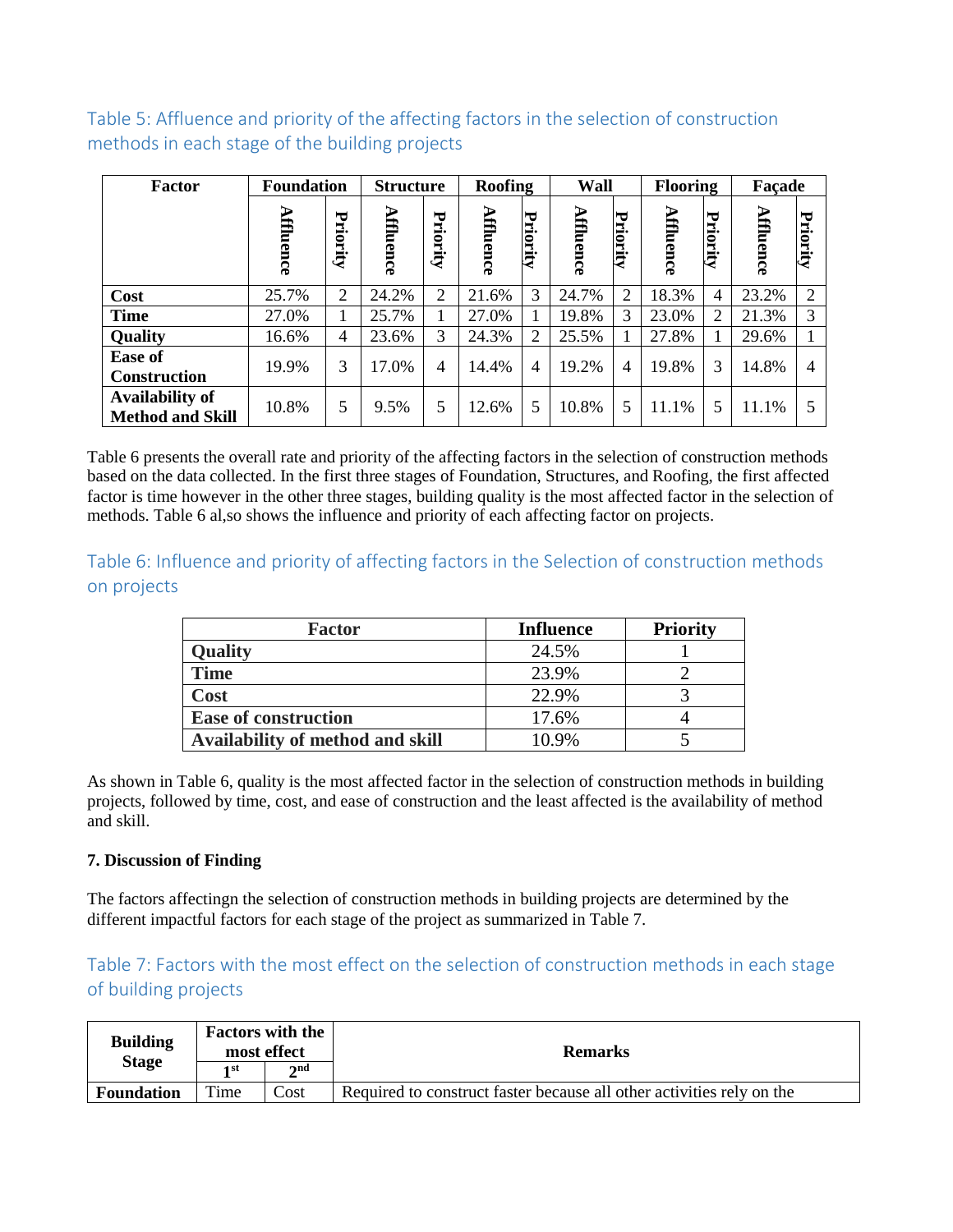|                  |         |         | accomplishment of foundation (Critical Activity).                             |
|------------------|---------|---------|-------------------------------------------------------------------------------|
|                  |         |         | Because of the significant cost of the foundation, cost is the most           |
|                  |         |         | important factor in the selection of construction methods at this stage.      |
| <b>Structure</b> | Time    | Cost    | Required to construct faster because all other activities rely on the         |
|                  |         |         | accomplishment of structure (Critical Activity).                              |
|                  |         |         | Because of significant cost of the structure, cost is the most important      |
|                  |         |         | factor in the selection of construction methods at this stage.                |
| <b>Roofing</b>   | Time    | Quality | Required to construct faster because some activities rely on the              |
|                  |         |         | accomplishment of the roof (Critical Activity).                               |
|                  |         |         | The roof is one of the essential structural elements in the building, and     |
|                  |         |         | also the quality of flooring is dependent on the finishing quality of the     |
|                  |         |         | roof.                                                                         |
| Wall             | Quality | Cost    | Since the Interior quality of the building directly depends on the quality    |
|                  |         |         | of walls                                                                      |
|                  |         |         | and due to the quantity of wall structure required in buildings, project cost |
|                  |         |         | becomes an important factor at this stage in the selection of construction    |
|                  |         |         | methods.                                                                      |
| Façade           | Quality | Cost    | The exterior quality of the building is dependent on the quality of facade.   |
|                  |         |         | As a result of the significant cost of the facade, cost is one of the         |
|                  |         |         | important factors at this stage when considering the selection of             |
|                  |         |         | construction methods.                                                         |
| <b>Flooring</b>  | Quality | Time    | The interior quality of the building depends on the quality of flooring.      |
|                  |         |         | Variation time between different flooring methods are very broad              |
|                  |         |         | therefore selecting a method with a shorter duration has a greater            |
|                  |         |         | advantage.                                                                    |
|                  |         |         |                                                                               |

The results of data analysis establish that the most influencing factor in the selection of construction methods is quality and this is due to the importance of quality to project owners, and therefore quality is the priority of construction managers when selecting building materials and methods. On the other hand, the new generation of building regulations and codes tend to increase the quality of buildings, therefore, choosing poor quality methods and materials could lead to additional cost and time due to failure to meet these building regulations or owners expectations.

The second factor that influences the selection of construction methods is time or duration of construction. Utilizing a process that has a shorter duration has two impacts on the project; first, it reduces the duration of the project and thereby decreasing the cost of the project by reducing the cost of labour and overheads of the project equivalent to amended time.

Furthermore, the study found that the third factor influencing the selection of construction methods is cost. Unlike time, the cost is a single dimension element and choosing the method or material with less cost will not guaranty or improve the other influencing factors. For instance, concrete framed structures, are cheaper than steel framed structures but the construction time is longer, the implementation process is more complicated, and because the method uses more labour in the construction process, this kind of framing structure would increase the cost. Also, the quality of concrete framed structures is lower than steel frame structures.

The fourth important factor influencing the selection of construction methods is the ease of construction. Using methods which are easier to construction will significantly reduce the duration and labour cost of that activity and thereby, reduce the time and cost of the project.

And the factor with the least priority is the availability of methods and skills. The data obtained provides evidence of the adequate supply of all methods and expertise in the construction market of the study area. A close examination of the data collected from questionnaire survey revealed that 83% of the selected methods are preferred because of the influencing factors of time and quality, while only 17% of methods are preferred due to the other three influencing factors.